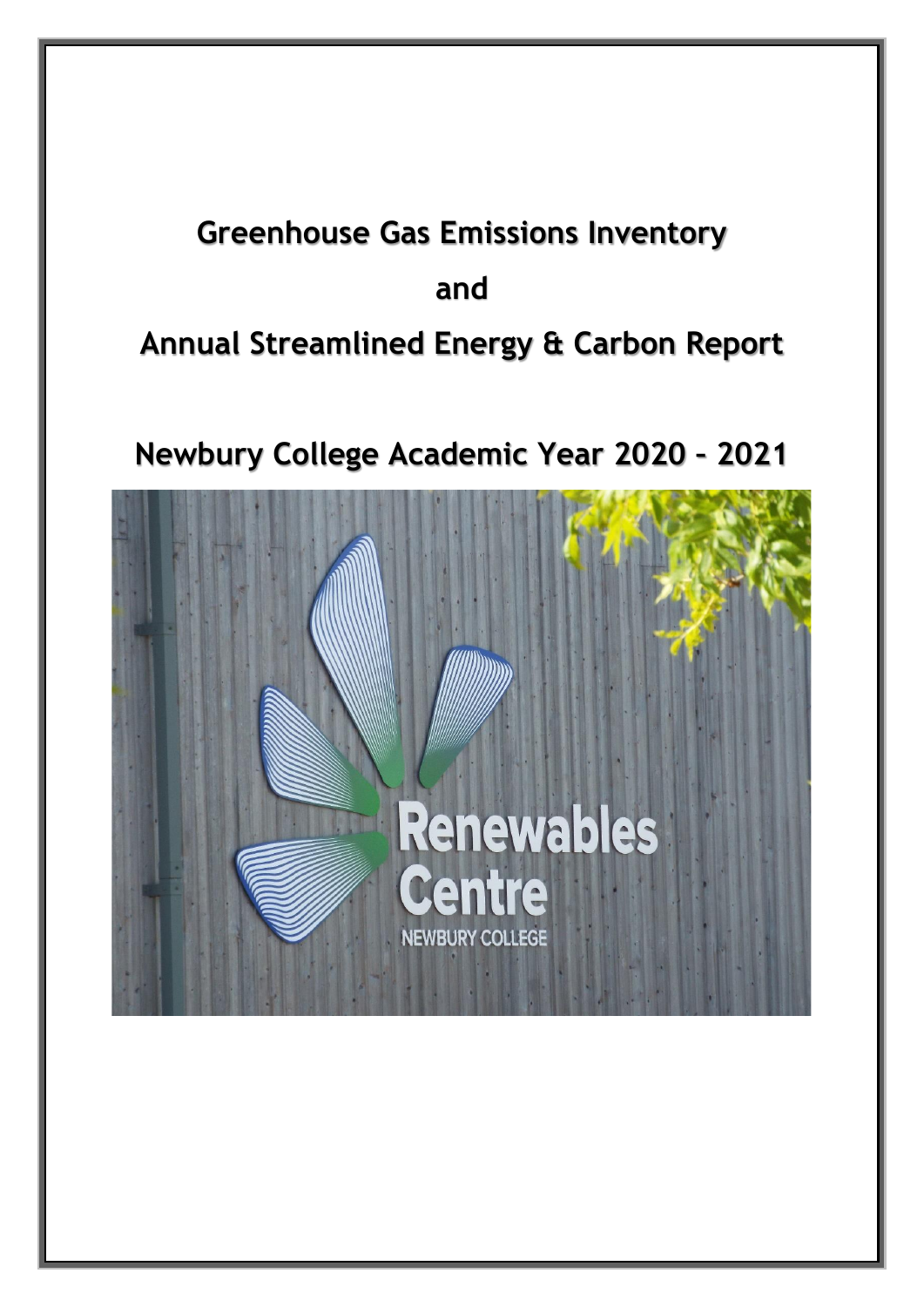Newbury College is required to produce the SECR report that details our scope 1,2 & 3 emissions.

## **Quantification and Reporting Methodology**

We have followed the 2019 HM Government Reporting Guidelines. We have also used the GHG Reporting Protocol - Corporate Standard and have used the 2020 UK Government's Conversion Factors for Company Reporting.

- Scope 2 emissions include location-based power and market-based power
- Scope 3 omissions include water (supply and waste treatment), waste (landfill), **WEEE**

#### **Intensity measurement**

The chosen intensity measurement ratio is total gross emissions in metric tonnes **CO<sup>2</sup>** e per staff member, the recommended ratio for the sector

## **Findings**

| <b>Report Year</b><br>Scope 1<br>emissions | <b>Fuel Score</b>       | <b>Volume Unit</b>       | <b>TCO</b>         | <b>Emission</b><br><b>Change v Base</b><br>Year |
|--------------------------------------------|-------------------------|--------------------------|--------------------|-------------------------------------------------|
| Heating                                    | Natural gas             | 2,026,519.00 kWh         | 372.62             | 13%                                             |
| Transport                                  | <b>Diesel</b>           | 25,225.88 kWh            | 6.07               | $-37%$                                          |
| Fugitive<br>emissions                      |                         |                          |                    |                                                 |
|                                            |                         | Scope 1 Subtotal         | 378.68             | 12%                                             |
| <b>Report Year</b><br>Scope 2<br>emissions | <b>Fuel Score</b>       | <b>Volume Unit</b>       | TCO <sub>2</sub> e | <b>Emission</b><br><b>Change v Base</b><br>Year |
| <b>Location Based</b><br>Power             | Electricity             | 616,230.00 kWh           | 143.67             | $-14%$                                          |
| Self-Generated<br><b>Renewable Power</b>   |                         | -kWh                     |                    |                                                 |
|                                            |                         | Scope 2 Subtotal         | 143.67             | $-14%$                                          |
| <b>Report Year</b><br>Scope 3<br>emissions | <b>Fuel Score</b>       | <b>Volume Unit</b>       | <b>TCO</b>         | <b>Emission</b><br><b>Change v Base</b><br>Year |
| Water (supply &<br>waste treatment)        | <b>Not</b><br>disclosed | 4,741.00 M <sup>3</sup>  | 4.48               | $-51%$                                          |
| Waste (Landfill)                           | <b>Not</b><br>disclosed | 1.12 Tonnes              | 0.51               | $-39%$                                          |
| <b>WEEE</b>                                | <b>Not</b><br>disclosed | 1.20 Tonnes              | 0.03               | 100%                                            |
|                                            |                         | Gross TCO <sub>2</sub> e | 527.38             | 2%                                              |
| <b>Offsets</b>                             | <b>Fuel Score</b>       | <b>Volume Unit</b>       | <b>TCO</b>         | <b>Emission</b><br><b>Change v Base</b><br>Year |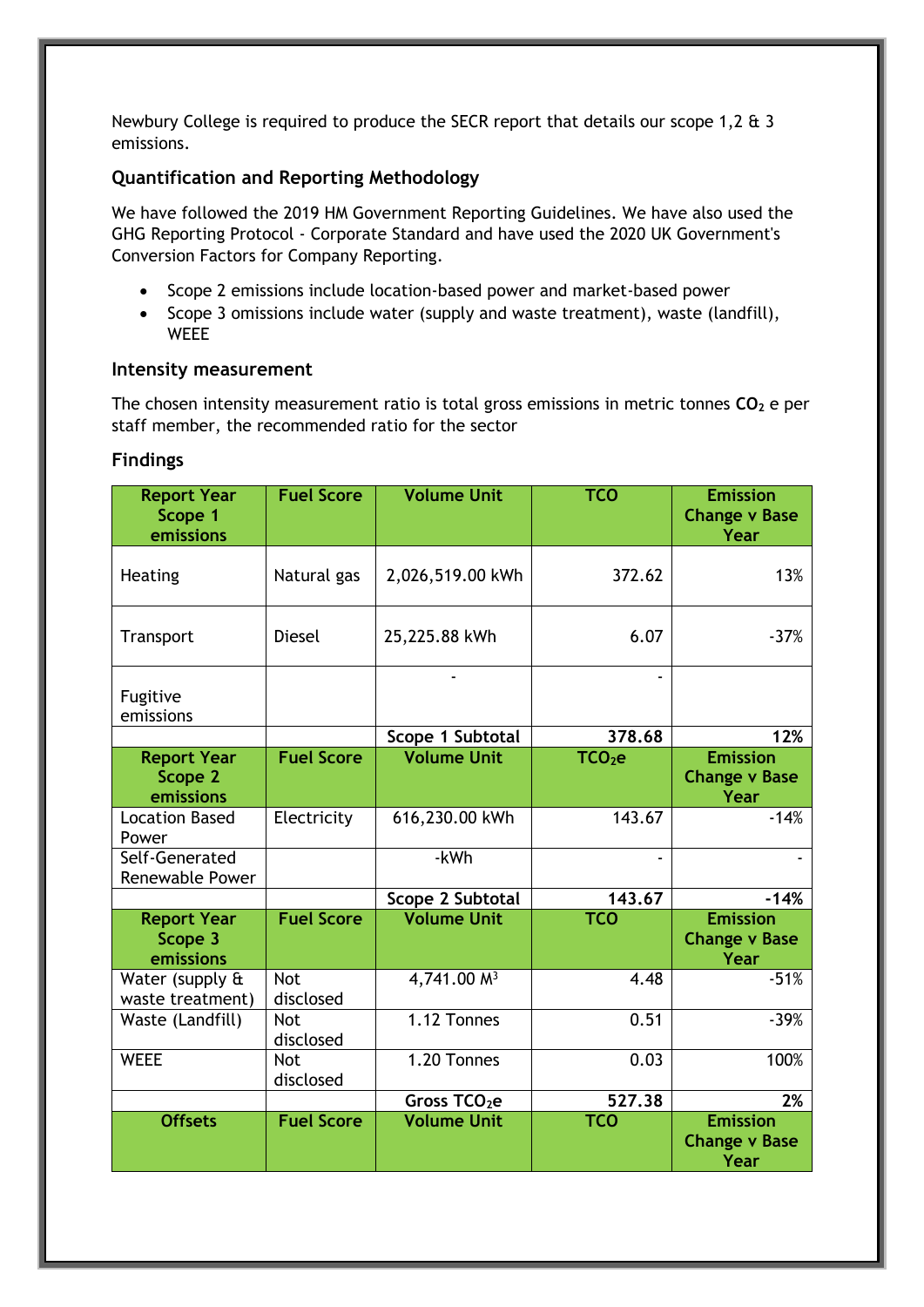| Market Based | Electricity | 419,036.40 kWh | 97.69  |     |
|--------------|-------------|----------------|--------|-----|
| power        |             |                |        |     |
|              |             | Net $TCO2e$    | 429.68 | 17% |

In summary, there has been an improvement year on year with the College producing 429 tonnes of **CO<sup>2</sup>** produce compared to the previous year of 516.

#### **Intensity Ratios**

|              | <b>Total tonnes of</b><br>CO <sub>2</sub> e | CO <sub>2</sub> e per<br>square meter | CO <sub>2</sub> e per<br>average FTE<br>employee | CO <sub>2</sub> e per<br>average FTE<br>student |
|--------------|---------------------------------------------|---------------------------------------|--------------------------------------------------|-------------------------------------------------|
| Scope 1      | 378.68                                      | 0.04                                  | 0.017                                            | 0.297                                           |
| Scope 2      | 143.67                                      | 0.014                                 | 0.850                                            | 0.113                                           |
| Scope 3      | 429.68                                      | 0.043                                 | 2.54                                             | 0.337                                           |
| <b>Total</b> | 952.03                                      | 0.0965                                | 5.633                                            | 0.748                                           |

#### **Measures taken to improve efficiency**

The College remains committed to the reduction of emissions and has an action plan in place. In 2020-21, whilst working within pandemic restraints the following was achieved:

#### **Improved technology**

- Allowed Microsoft Teams meetings between apprentices and assessors to reduce need to travel
- Reduced the number of onsite meetings
- Held on-line progression evenings
- On-line enrolment piloted to reduce paper usage

#### **Recycling**

- Additional recycling bins have been provided
- Developed an action plan to ensure the College is moving along the FE roadmap
- More signage to recycle has been introduced

#### **Energy usage**

- Covid impact meant less gas/electric consumption as parts of the site were closed.
- Began the introduction of LED lighting
- Distance Learning and HR forms and contracts have moved to electronic only
- Understanding current usage/data to better build up a profile of sustainability for the future
- Microwave sensors have been installed in the UCN, saving Energy
- Lights on external bollards have been changed to LED
- During nightly checks, electrical items are switched to off
- Heating has been reduced by 1-2 degrees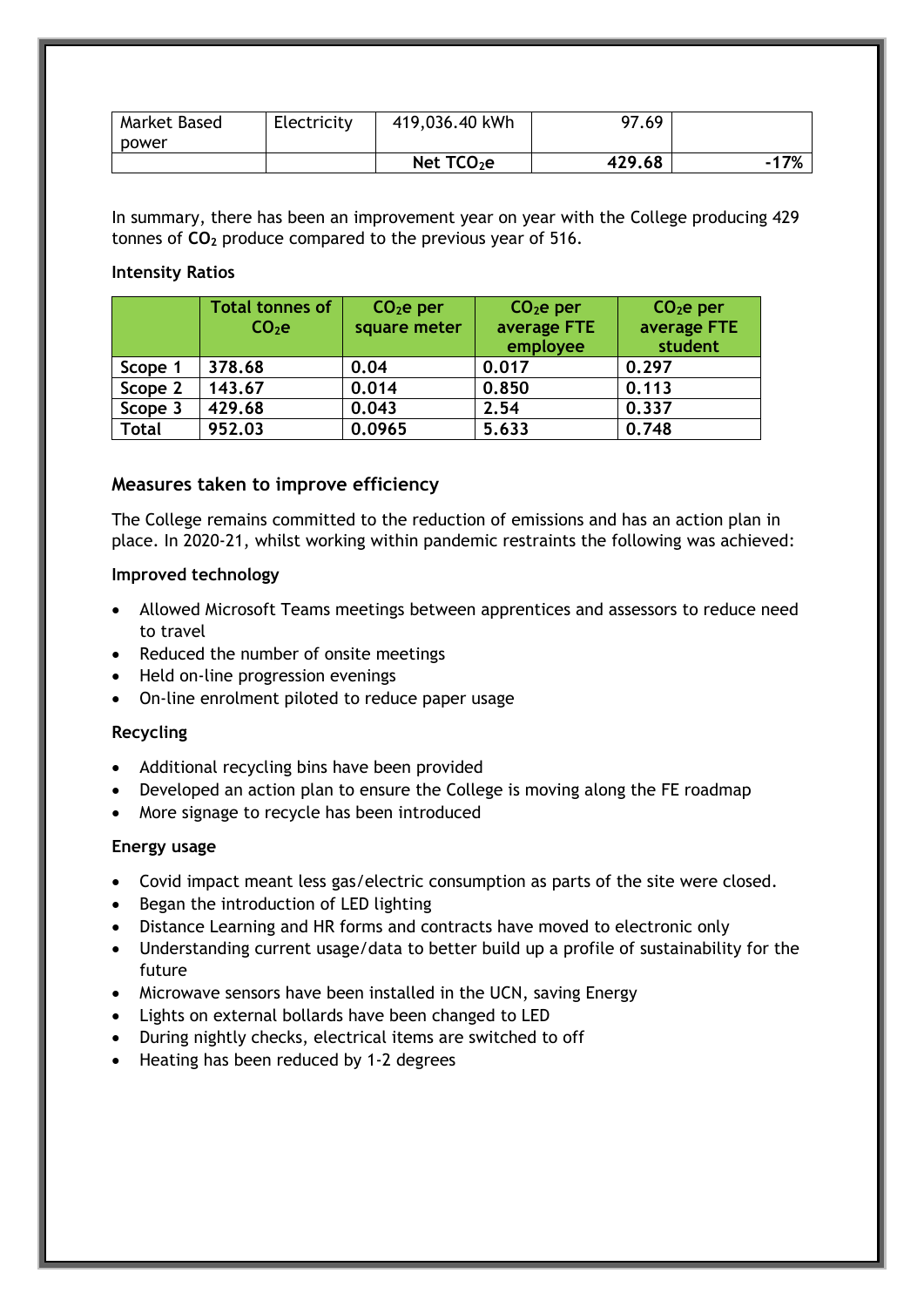